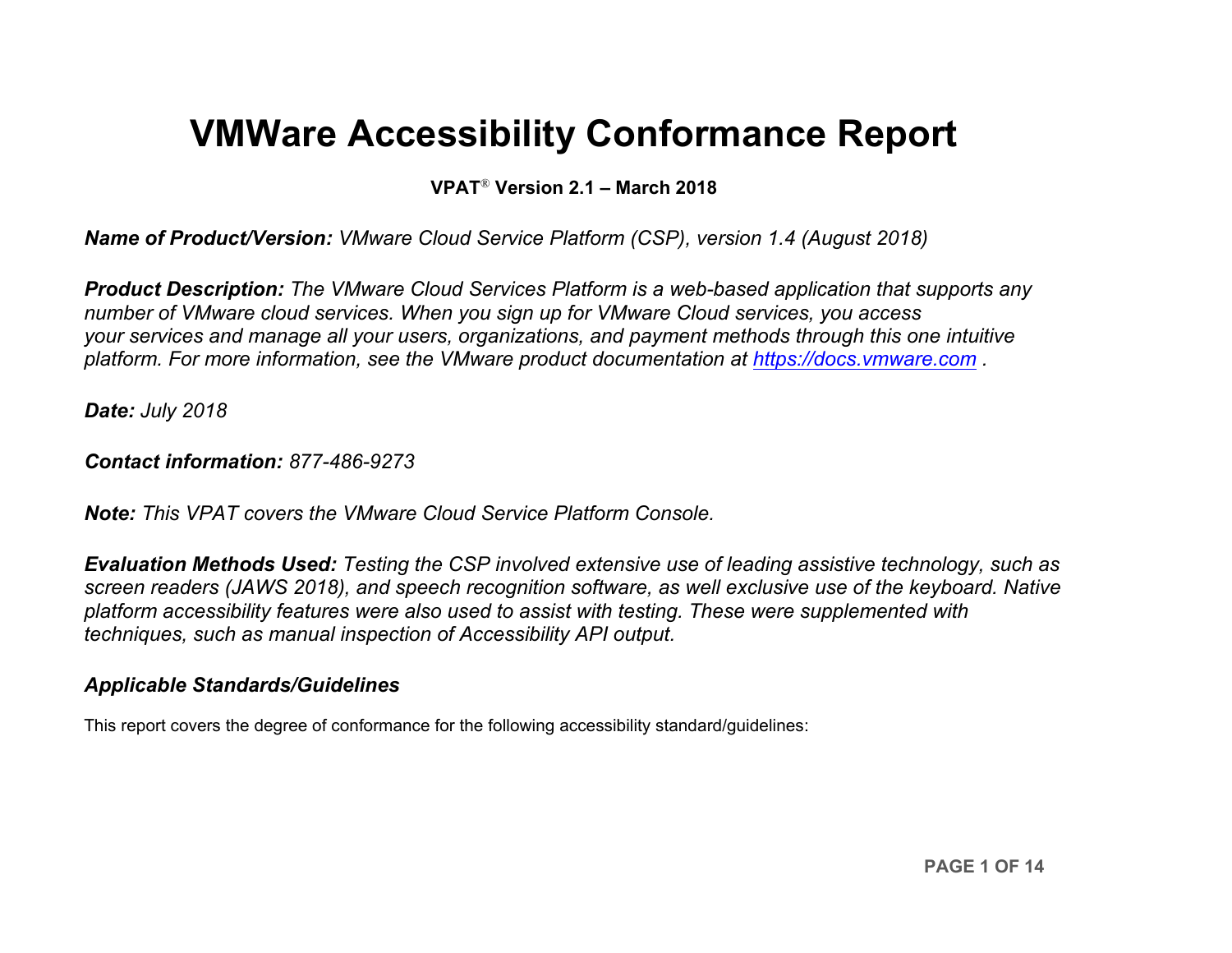| <b>Standard/Guideline</b>                                                                                                                                                                                                                  | <b>Included in Report</b>                         |
|--------------------------------------------------------------------------------------------------------------------------------------------------------------------------------------------------------------------------------------------|---------------------------------------------------|
| Web Content Accessibility Guidelines 2.0, at<br>http://www.w3.org/TR/2008/REC-WCAG20-20081211/                                                                                                                                             | Level A (Yes)<br>Level AA (Yes)<br>Level AAA (No) |
| Revised Section 508 standards as published by the U.S. Access Board in<br>the Federal Register on January 18, 2017<br>Corrections to the ICT Final Rule as published by the US Access Board in<br>the Federal Register on January 22, 2018 | (Yes)                                             |

#### *Terms*

The terms used in the Conformance Level information are defined as follows:

- **Supports**: The functionality of the product has at least one method that meets the criterion without known defects or meets with equivalent facilitation.
- **Supports with Exceptions**: Some functionality of the product does not meet the criterion.
- **Does Not Support**: The majority of product functionality does not meet the criterion.
- **Not Applicable**: The criterion is not relevant to the product.
- **Not Evaluated**: The product has not been evaluated against the criterion. This can be used only in WCAG 2.0 Level AAA.

### *WCAG 2.0 Report*

Tables 1 and 2 also document conformance with:

• Revised Section 508: Chapter 5 – 501.1 Scope, 504.2 Content Creation or Editing, and Chapter 6 – 602.3 Electronic Support Documentation.

Note: When reporting on conformance with the WCAG 2.0 Success Criteria, they are scoped for full pages, complete processes, and accessibility-supported ways of using technology as documented in the [WCAG 2.0 Conformance Requirements.](https://www.w3.org/TR/WCAG20/#conformance-reqs)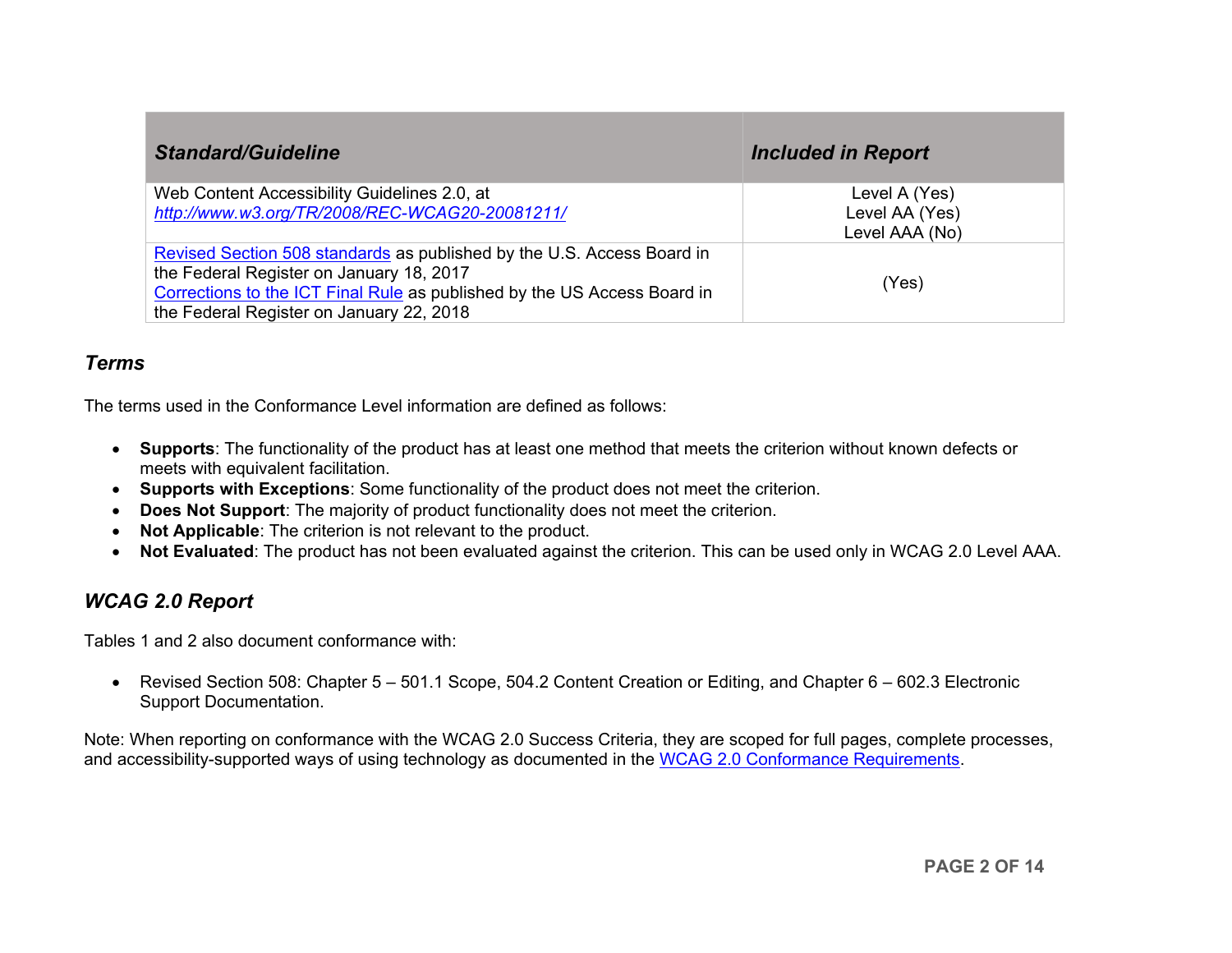# *Table 1: Success Criteria, Level A*

#### Notes:

| <b>Criteria</b>                                                                                                                                                                           | <b>Conformance</b><br>Level | <b>Remarks and Explanations</b>                                                                                                                                                                                                                                                                                      |
|-------------------------------------------------------------------------------------------------------------------------------------------------------------------------------------------|-----------------------------|----------------------------------------------------------------------------------------------------------------------------------------------------------------------------------------------------------------------------------------------------------------------------------------------------------------------|
| 1.1.1 Non-text Content (Level A)<br>Also applies to:<br>2017 Section 508<br>501 (Web) (Software)<br>$\bullet$<br>504.2 (Authoring Tool)<br>602.3 (Support Docs)                           | Web: Does Not<br>Support    | Web: A rating of Does Not Support has been<br>given for the following reasons:<br>Purely decorative SVG images are present<br>on most pages without being hidden from<br>assistive technology.<br>The image button for the Home page link<br>does not have alternative text describing<br>the purpose of the button. |
| 1.2.1 Audio-only and Video-only (Prerecorded)<br>(Level A)<br>Also applies to:<br>2017 Section 508<br>501 (Web) (Software)<br>$\bullet$<br>504.2 (Authoring Tool)<br>602.3 (Support Docs) | Web: Supports               | Web: No prerecorded audio-only or prerecorded<br>video-only media occurs on the site.                                                                                                                                                                                                                                |
| 1.2.2 Captions (Prerecorded) (Level A)<br>Also applies to:<br>2017 Section 508<br>501 (Web)(Software)<br>$\bullet$<br>504.2 (Authoring Tool)<br>602.3 (Support Docs)                      | <b>Web: Supports</b>        | Web: No prerecorded audio-only or prerecorded<br>video-only media occurs on the site.                                                                                                                                                                                                                                |
| 1.2.3 Audio Description or Media Alternative<br>(Prerecorded) (Level A)<br>Also applies to:<br>2017 Section 508<br>501 (Web) (Software)<br>504.2 (Authoring Tool)                         | Web: Supports               | Web: No prerecorded video-only media occurs on<br>the site.                                                                                                                                                                                                                                                          |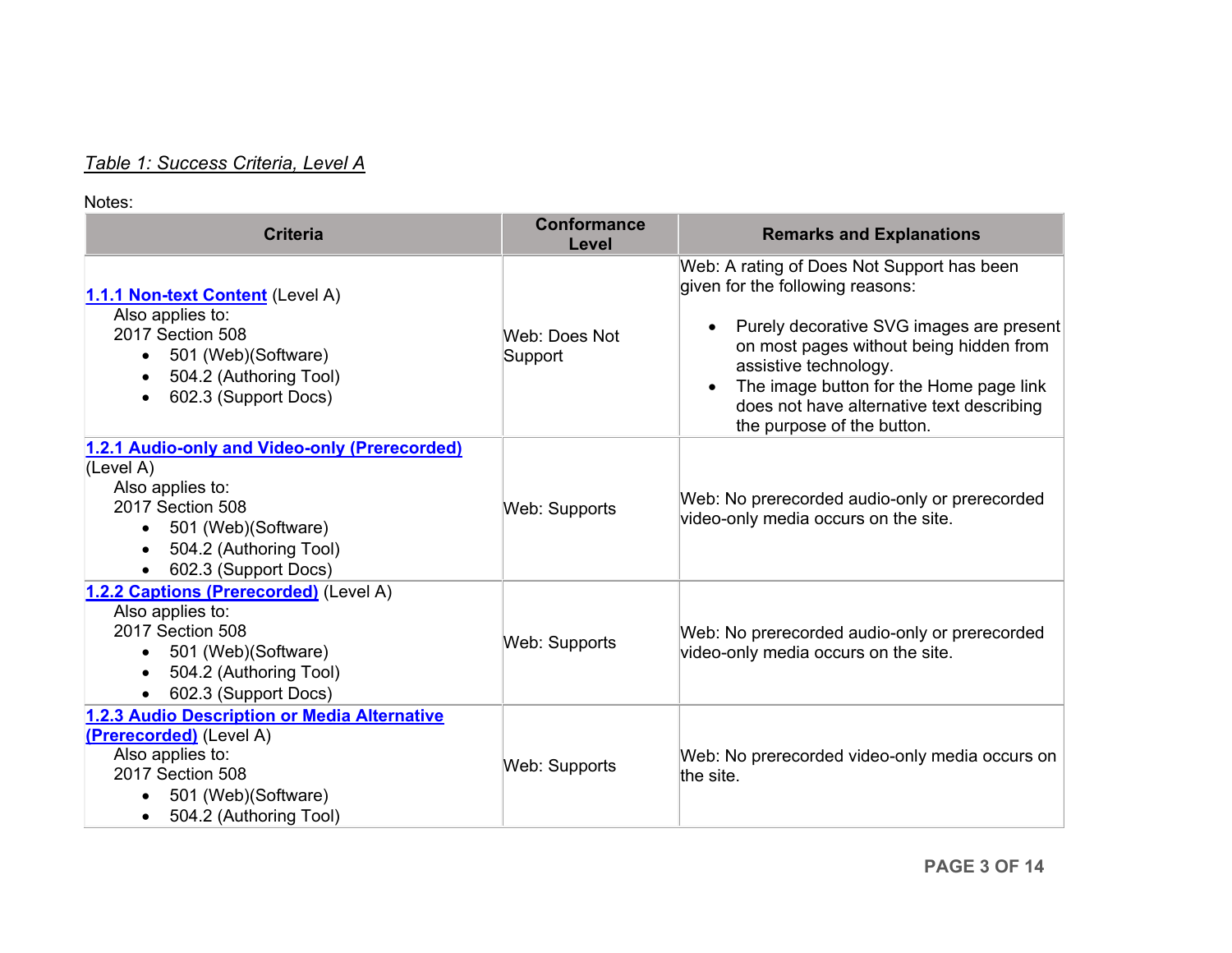| <b>Criteria</b>                                                                                                                                                   | <b>Conformance</b><br>Level | <b>Remarks and Explanations</b>                                                                                                                                                                                                                                                                                                                                                |
|-------------------------------------------------------------------------------------------------------------------------------------------------------------------|-----------------------------|--------------------------------------------------------------------------------------------------------------------------------------------------------------------------------------------------------------------------------------------------------------------------------------------------------------------------------------------------------------------------------|
| 602.3 (Support Docs)                                                                                                                                              |                             |                                                                                                                                                                                                                                                                                                                                                                                |
| 1.3.1 Info and Relationships (Level A)<br>Also applies to:<br>2017 Section 508<br>• 501 (Web) (Software)<br>504.2 (Authoring Tool)<br>602.3 (Support Docs)        | Web: Does Not<br>Support    | Web: A rating of Does Not Support has been<br>given for the following reasons:<br>Programmatic labels are missing for most<br>inputs on the site, such as the First Name,<br>Last Name, and Company fields in the "My<br>Account" section.<br>Implicit headings occur on several pages,<br>such as on the Landing page.<br>Headings have a jump in hierarchy on<br>most pages. |
| 1.3.2 Meaningful Sequence (Level A)<br>Also applies to:<br>2017 Section 508<br>501 (Web)(Software)<br>$\bullet$<br>504.2 (Authoring Tool)<br>602.3 (Support Docs) | Web: Supports               | Web: A correct reading sequence can be<br>programmatically determined on the site.                                                                                                                                                                                                                                                                                             |
| 1.3.3 Sensory Characteristics (Level A)<br>Also applies to:<br>2017 Section 508<br>501 (Web)(Software)<br>504.2 (Authoring Tool)<br>602.3 (Support Docs)          | <b>Web: Supports</b>        | Web: No content relies solely on sensory<br>characteristics of components such as shape,<br>size, visual location, orientation, or sound.                                                                                                                                                                                                                                      |
| 1.4.1 Use of Color (Level A)<br>Also applies to:<br>2017 Section 508<br>• 501 (Web) (Software)<br>504.2 (Authoring Tool)<br>602.3 (Support Docs)<br>$\bullet$     | Web: Does Not<br>Support    | Web: A rating of Does Not Support has been<br>given for the following reason:<br>Some elements use color alone to indicate<br>selection, such as the page tabs for the<br>"My Account" section of the user profile<br>page and "More Services" section on the<br>landing page.                                                                                                 |
| 1.4.2 Audio Control (Level A)                                                                                                                                     | Web: Supports               | Web: No audio occurs on the site.                                                                                                                                                                                                                                                                                                                                              |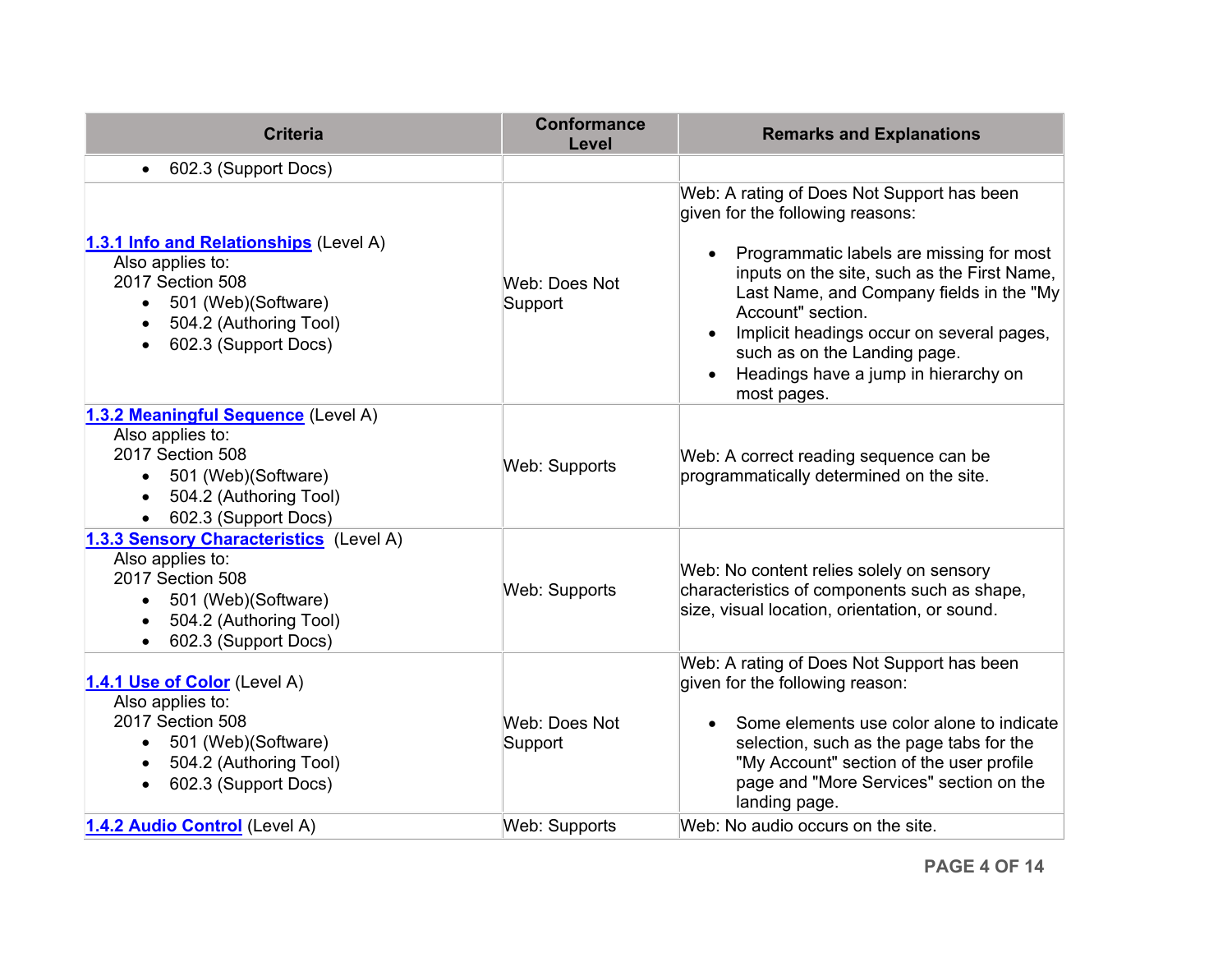<span id="page-4-0"></span>

| <b>Criteria</b>                                                                                                                                        | <b>Conformance</b><br>Level | <b>Remarks and Explanations</b>                                                                                                                                                                                                                                                                                                                                                                                                                                                                                                                                                                                                                                                   |
|--------------------------------------------------------------------------------------------------------------------------------------------------------|-----------------------------|-----------------------------------------------------------------------------------------------------------------------------------------------------------------------------------------------------------------------------------------------------------------------------------------------------------------------------------------------------------------------------------------------------------------------------------------------------------------------------------------------------------------------------------------------------------------------------------------------------------------------------------------------------------------------------------|
| Also applies to:<br>2017 Section 508<br>501 (Web) (Software)<br>$\bullet$<br>504.2 (Authoring Tool)<br>602.3 (Support Docs)                            |                             |                                                                                                                                                                                                                                                                                                                                                                                                                                                                                                                                                                                                                                                                                   |
| 2.1.1 Keyboard (Level A)<br>Also applies to:<br>2017 Section 508<br>501 (Web)(Software)<br>$\bullet$<br>504.2 (Authoring Tool)<br>602.3 (Support Docs) | Web: Does Not<br>Support    | Web: A rating of Does Not Support has been<br>given for the following reasons:<br>Some elements are only actionable via the<br>mouse, such as the Chat icon on the<br>landing page. Other inactive elements,<br>such as the main headings on most pages,<br>also gain focus.<br>Several elements in the Add New Users<br>modal are not in the tab order and can only<br>be activated via mouse.<br>The sidebar modal menu for VMWare<br>Cloud Services doesn't close when focus<br>is moved from it.<br>The buttons for adjusting the column<br>widths on pages with tables are not<br>keyboard accessible.<br>Multi-select elements do not provide the<br>proper keyboard input. |
| 2.1.2 No Keyboard Trap (Level A)<br>Also applies to:<br>2017 Section 508<br>501 (Web) (Software)<br>504.2 (Authoring Tool)<br>602.3 (Support Docs)     | <b>Web: Supports</b>        | Web: No keyboard trap occurs within the site.                                                                                                                                                                                                                                                                                                                                                                                                                                                                                                                                                                                                                                     |
| 2.2.1 Timing Adjustable (Level A)<br>Also applies to:<br>2017 Section 508                                                                              | Web: Supports               | Web: No time limit is present for components.                                                                                                                                                                                                                                                                                                                                                                                                                                                                                                                                                                                                                                     |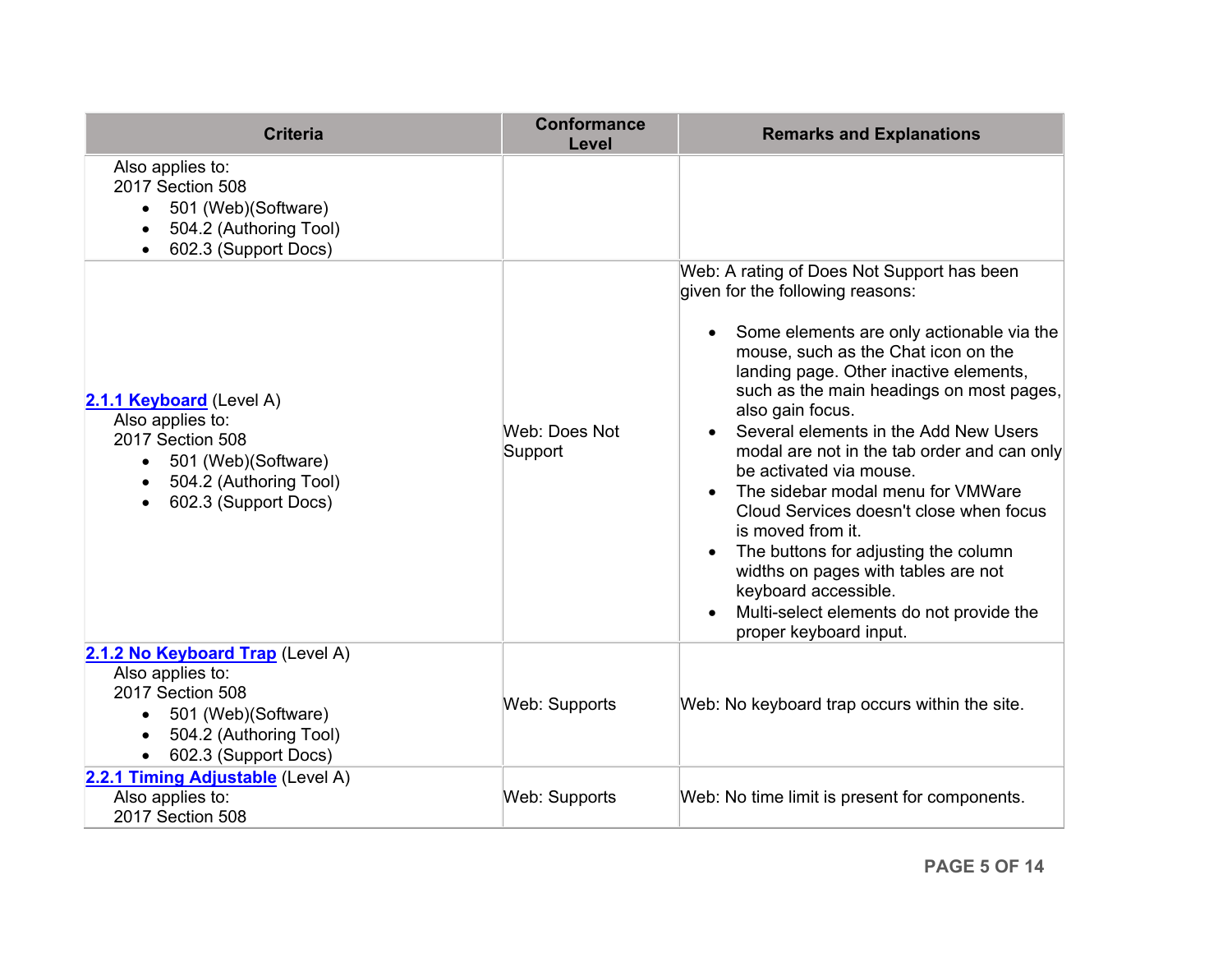| <b>Criteria</b>                                                                                                                                                                                                                                                   | <b>Conformance</b><br>Level | <b>Remarks and Explanations</b>                                                                                                                                                                                                                                                                                     |
|-------------------------------------------------------------------------------------------------------------------------------------------------------------------------------------------------------------------------------------------------------------------|-----------------------------|---------------------------------------------------------------------------------------------------------------------------------------------------------------------------------------------------------------------------------------------------------------------------------------------------------------------|
| 501 (Web)(Software)<br>$\bullet$<br>504.2 (Authoring Tool)<br>602.3 (Support Docs)                                                                                                                                                                                |                             |                                                                                                                                                                                                                                                                                                                     |
| 2.2.2 Pause, Stop, Hide (Level A)<br>Also applies to:<br>2017 Section 508<br>501 (Web)(Software)<br>504.2 (Authoring Tool)<br>602.3 (Support Docs)                                                                                                                | Web: Supports               | Web: No blinking, scrolling, or auto-updating<br>information occurs on the site.                                                                                                                                                                                                                                    |
| 2.3.1 Three Flashes or Below Threshold (Level A)<br>Also applies to:<br>2017 Section 508<br>501 (Web)(Software)<br>$\bullet$<br>504.2 (Authoring Tool)<br>602.3 (Support Docs)                                                                                    | Web: Supports               | Web: No flashing occurs on the site.                                                                                                                                                                                                                                                                                |
| 2.4.1 Bypass Blocks (Level A)<br>Also applies to:<br>2017 Section 508<br>501 (Web)(Software) – Does not apply to<br>$\bullet$<br>non-web software<br>504.2 (Authoring Tool)<br>$\bullet$<br>602.3 (Support Docs) – Does not apply to<br>$\bullet$<br>non-web docs | Web: Does Not<br>Support    | Web: A rating of Does Not Support has been<br>given for the following reasons:<br>The navigation header does not contain a<br>means for skipping past repetitive links.<br>The iFrame on the Add Credit Card page<br>element does not have a mechanism that<br>allows an accessible name value to be<br>calculated. |
| 2.4.2 Page Titled (Level A)<br>Also applies to:<br>2017 Section 508<br>501 (Web) (Software)<br>504.2 (Authoring Tool)<br>602.3 (Support Docs)                                                                                                                     | Web: Supports               | Web: Most pages include a descriptive page title.                                                                                                                                                                                                                                                                   |
| 2.4.3 Focus Order (Level A)<br>Also applies to:<br>2017 Section 508                                                                                                                                                                                               | Web: Does Not<br>Support    | Web: A rating of Does Not Support has been<br>given for the following reason:                                                                                                                                                                                                                                       |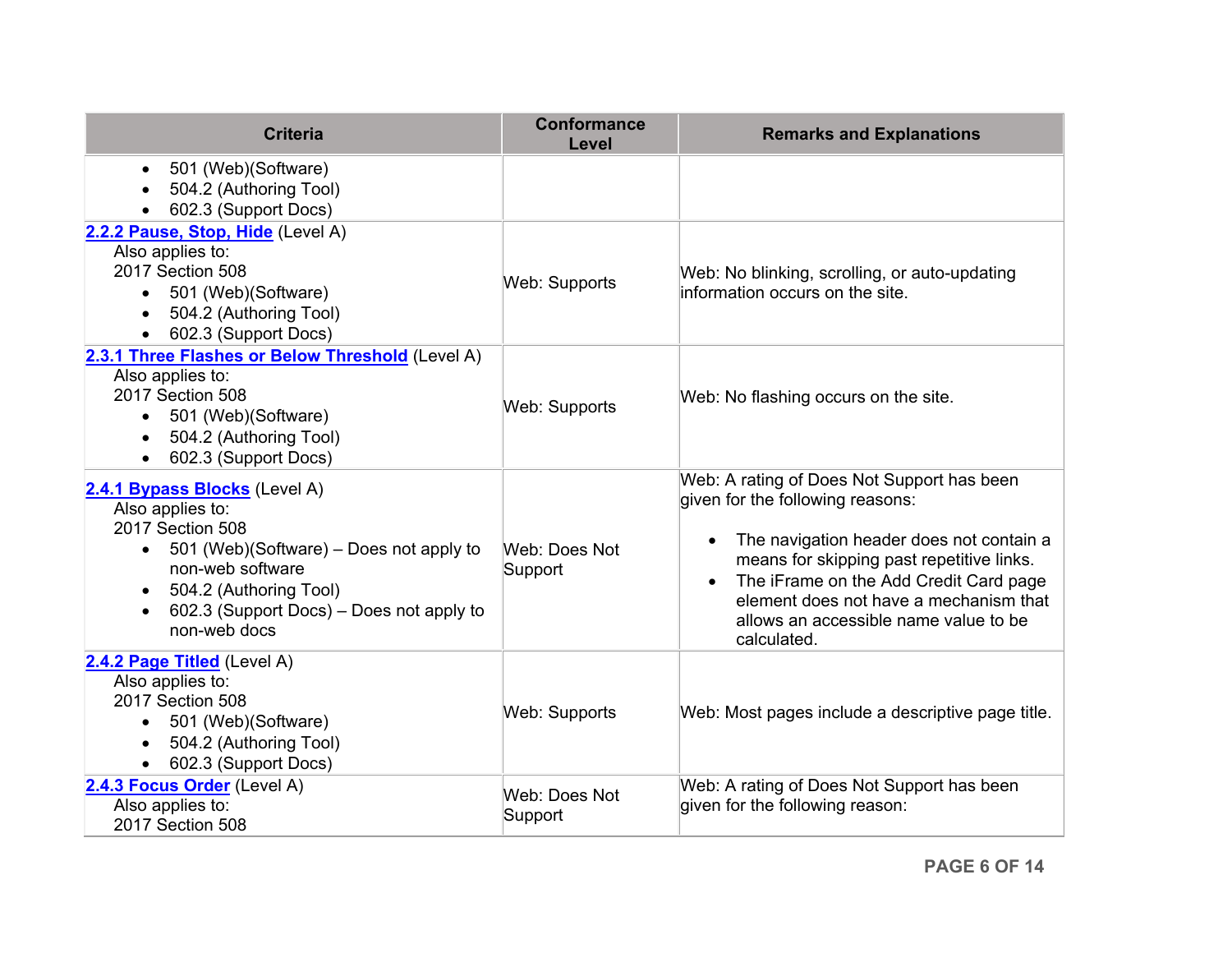| <b>Criteria</b>                                                                                                                                                         | <b>Conformance</b><br>Level      | <b>Remarks and Explanations</b>                                                                                                                                                                                                                                              |
|-------------------------------------------------------------------------------------------------------------------------------------------------------------------------|----------------------------------|------------------------------------------------------------------------------------------------------------------------------------------------------------------------------------------------------------------------------------------------------------------------------|
| 501 (Web)(Software)<br>$\bullet$<br>504.2 (Authoring Tool)<br>602.3 (Support Docs)                                                                                      |                                  | When some dropdown menus are<br>activated, such as those in the navigation<br>panel, the focus does not move to the first<br>menu item. Additionally, focus is not<br>moved back to the item that opened the<br>menu, when the menu is closed.                               |
| 2.4.4 Link Purpose (In Context) (Level A)<br>Also applies to:<br>2017 Section 508<br>501 (Web)(Software)<br>$\bullet$<br>504.2 (Authoring Tool)<br>602.3 (Support Docs) | Web: Supports with<br>Exceptions | Web: Most links on the site include meaningful<br>text. However, a rating of Supports with<br>Exceptions has been given for the following<br>reason:<br>Several image link elements do not<br>provide informative text, such as the<br>VMware logo in the navigation header. |
| 3.1.1 Language of Page (Level A)<br>Also applies to:<br>2017 Section 508<br>501 (Web)(Software)<br>$\bullet$<br>504.2 (Authoring Tool)<br>602.3 (Support Docs)          | Web: Supports                    | Web: The language of the page is set.                                                                                                                                                                                                                                        |
| 3.2.1 On Focus (Level A)<br>Also applies to:<br>2017 Section 508<br>501 (Web)(Software)<br>504.2 (Authoring Tool)<br>$\bullet$<br>602.3 (Support Docs)                  | <b>Web: Supports</b>             | Web: When any component receives focus, it<br>does not initiate a change of context.                                                                                                                                                                                         |
| 3.2.2 On Input (Level A)<br>Also applies to:<br>2017 Section 508<br>501 (Web)(Software)<br>504.2 (Authoring Tool)<br>602.3 (Support Docs)                               | Web: Supports                    | Web: Changing the setting of any user interface<br>component does not automatically cause a<br>change of context unless the user has been<br>advised of the behavior before using the<br>component.                                                                          |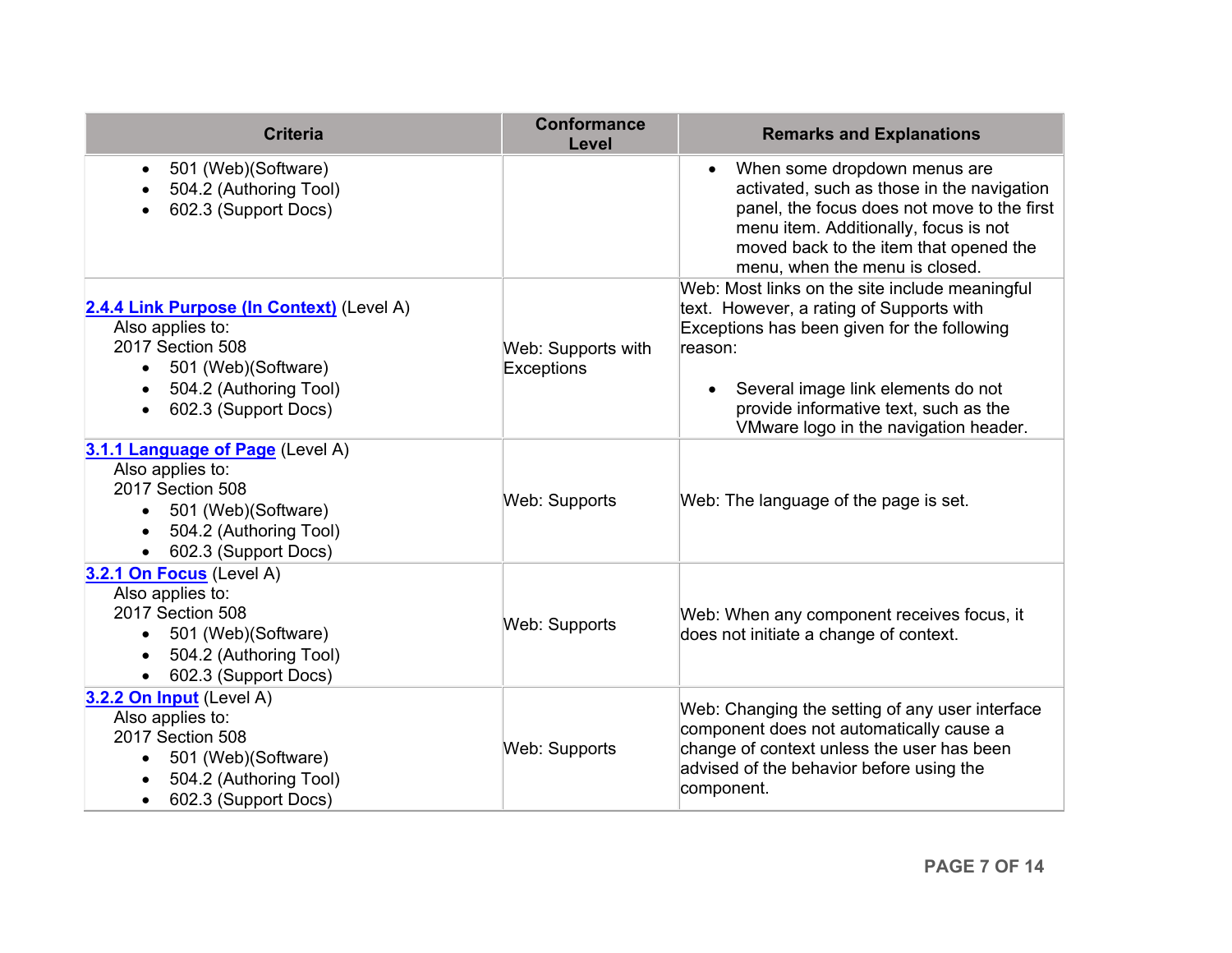<span id="page-7-0"></span>

| <b>Criteria</b>                                                                                                                                                         | <b>Conformance</b><br>Level      | <b>Remarks and Explanations</b>                                                                                                                                                                                                                                                                                                                                                          |
|-------------------------------------------------------------------------------------------------------------------------------------------------------------------------|----------------------------------|------------------------------------------------------------------------------------------------------------------------------------------------------------------------------------------------------------------------------------------------------------------------------------------------------------------------------------------------------------------------------------------|
| 3.3.1 Error Identification (Level A)<br>Also applies to:<br>2017 Section 508<br>501 (Web)(Software)<br>504.2 (Authoring Tool)<br>602.3 (Support Docs)                   | Web: Supports                    | Web: When errors occur, such as when entering<br>credit card information, errors are identified as<br>such.                                                                                                                                                                                                                                                                              |
| 3.3.2 Labels or Instructions (Level A)<br>Also applies to:<br>2017 Section 508<br>• 501 (Web) (Software)<br>504.2 (Authoring Tool)<br>$\bullet$<br>602.3 (Support Docs) | Web: Supports with<br>Exceptions | Web: A rating of Supports with Exceptions has<br>been given for the following reason:<br>• Some form fields, such as on the My<br>Account Profile page, use a red star to<br>indicate that a value is required without<br>providing a visual label for user input.                                                                                                                       |
| 4.1.1 Parsing (Level A)<br>Also applies to:<br>2017 Section 508<br>• 501 (Web)(Software)<br>504.2 (Authoring Tool)<br>$\bullet$<br>602.3 (Support Docs)                 | Web: Does Not<br>Support         | Web: A rating of Does Not Support has been<br>given for the following reasons:<br>The link for Understanding the TLS 1.2<br>Requirement, which is present on many<br>pages, does not have a valid link in the<br>href attribute.<br>Additionally, multiple pages have several<br>elements with the same id.                                                                              |
| 4.1.2 Name, Role, Value (Level A)<br>Also applies to:<br>2017 Section 508<br>501 (Web)(Software)<br>504.2 (Authoring Tool)<br>602.3 (Support Docs)                      | Web: Does Not<br>Support         | Web: A rating of Does Not Support has been<br>given for the following reasons:<br>Most inputs across the site do not have<br>appropriate labels, such as the First Name,<br>Last Name, and Company fields in the "My<br>Account" section on the user profile page.<br>A role of tooltip has been given to<br>several label elements on the My Account<br>page, preventing a proper role. |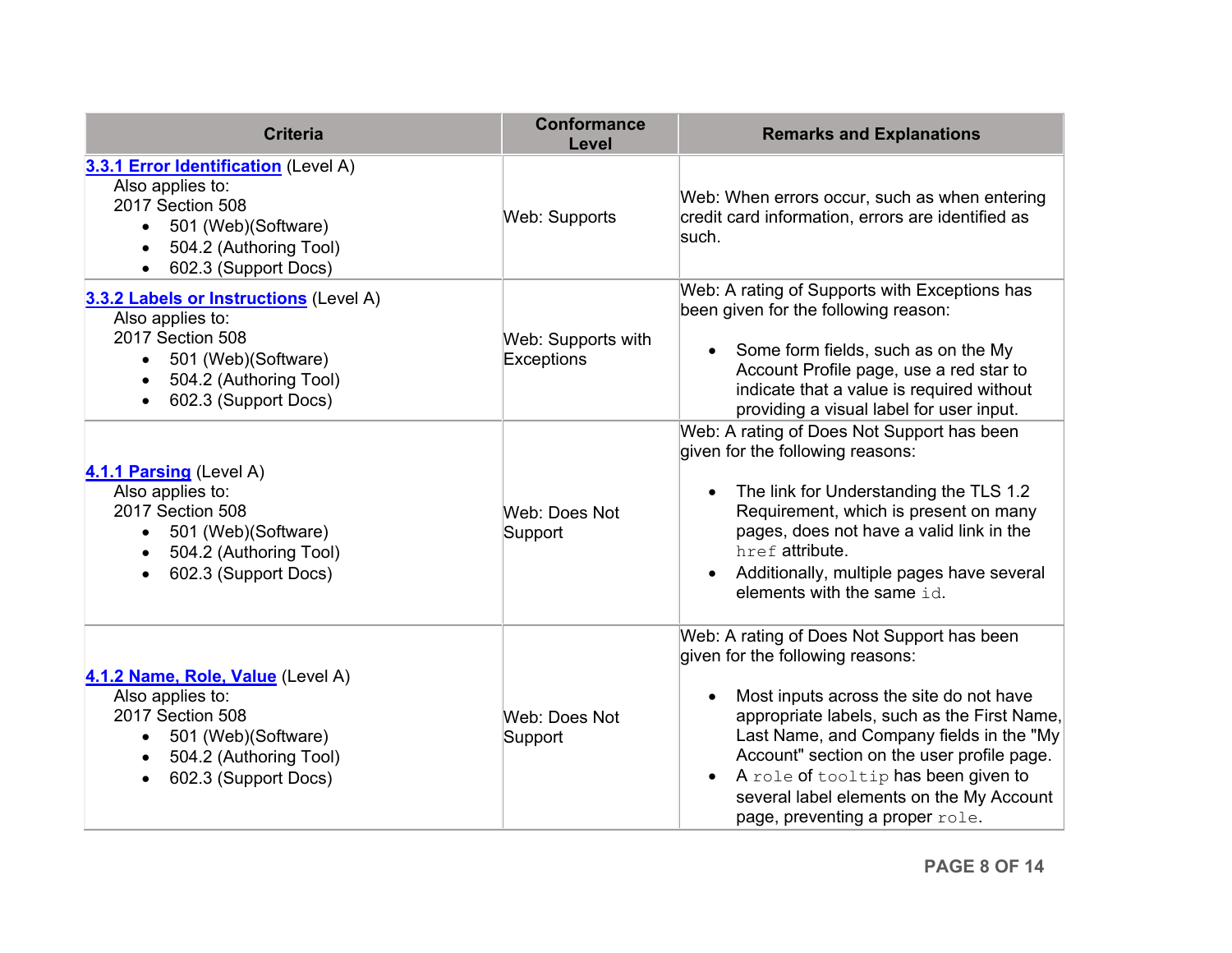| Criteria | Conformance<br>Level | <b>Remarks and Explanations</b>                              |
|----------|----------------------|--------------------------------------------------------------|
|          |                      | • A title is missing for the iFrame to add a<br>Credit Card. |

# *Table 2: Success Criteria, Level AA*

Notes:

| <b>Criteria</b>                                                                                                                                                                 | <b>Conformance</b><br>Level | <b>Remarks and Explanations</b>                                                                                                              |
|---------------------------------------------------------------------------------------------------------------------------------------------------------------------------------|-----------------------------|----------------------------------------------------------------------------------------------------------------------------------------------|
| 1.2.4 Captions (Live) (Level AA)<br>Also applies to:<br>2017 Section 508<br>501 (Web) (Software)<br>504.2 (Authoring Tool)<br>$\bullet$<br>602.3 (Support Docs)                 | Web: Supports               | Web: No live audio or video media occurs on the<br>lsite.                                                                                    |
| 1.2.5 Audio Description (Prerecorded) (Level AA)<br>Also applies to:<br>2017 Section 508<br>501 (Web) (Software)<br>504.2 (Authoring Tool)<br>$\bullet$<br>602.3 (Support Docs) | Web: Supports               | Web: No prerecorded video media occurs on the<br>site.                                                                                       |
| 1.4.3 Contrast (Minimum) (Level AA)<br>Also applies to:<br>2017 Section 508<br>501 (Web) (Software)<br>504.2 (Authoring Tool)<br>$\bullet$<br>602.3 (Support Docs)              | Web: Does Not<br>Support    | Web: Most pages have text that does not meet<br>WCAG AA color contrast standards, such as for<br>Cancel buttons, that occur across the site. |
| 1.4.4 Resize text (Level AA)<br>Also applies to:<br>2017 Section 508<br>501 (Web) (Software)<br>504.2 (Authoring Tool)                                                          | Web: Supports               | Web: Text can be resized up to 200% without loss of<br>lcontent.                                                                             |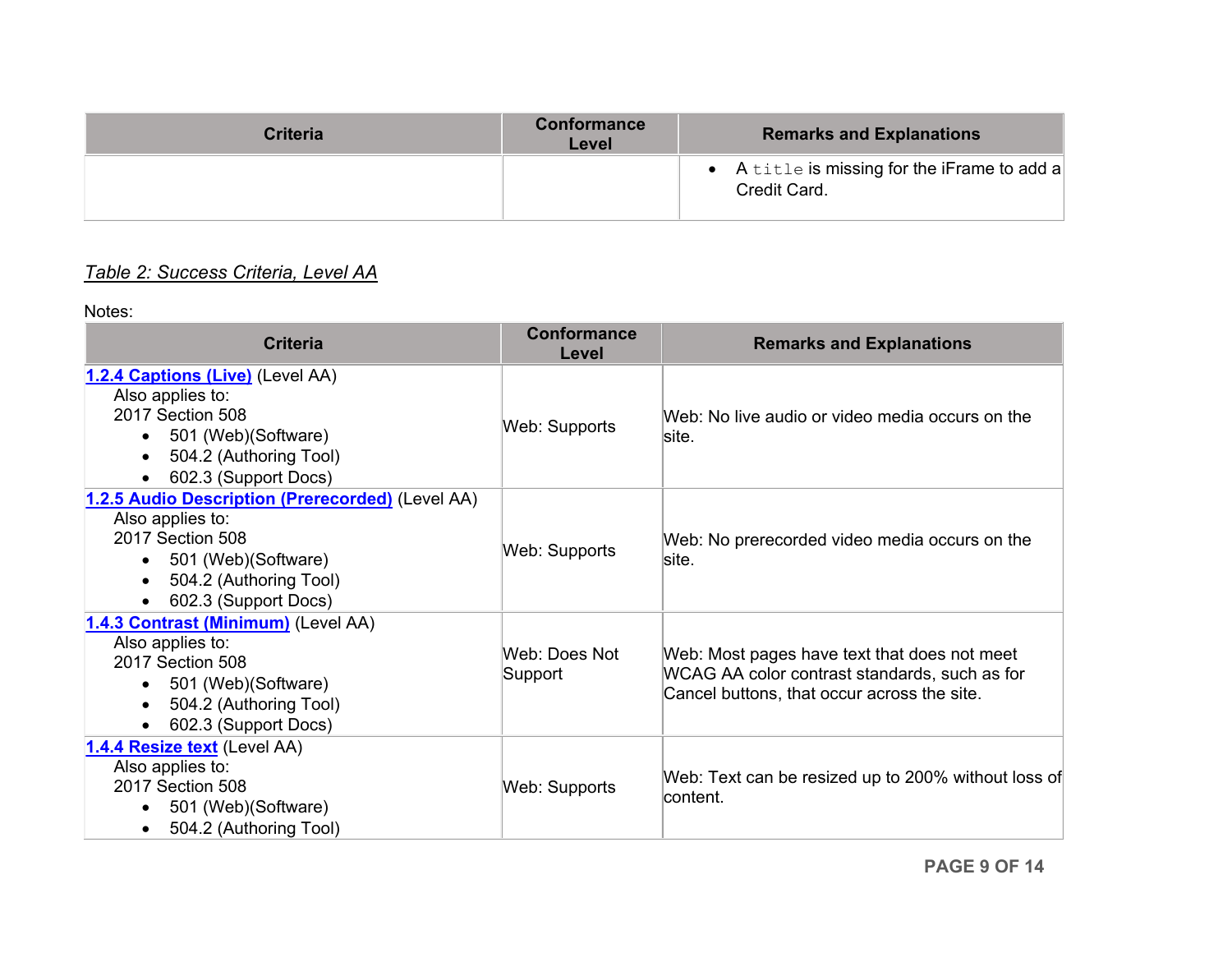| <b>Criteria</b>                                                                                                                                                                                                                                       | <b>Conformance</b><br>Level | <b>Remarks and Explanations</b>                                                                                                                                                                                                                                                                                                |
|-------------------------------------------------------------------------------------------------------------------------------------------------------------------------------------------------------------------------------------------------------|-----------------------------|--------------------------------------------------------------------------------------------------------------------------------------------------------------------------------------------------------------------------------------------------------------------------------------------------------------------------------|
| 602.3 (Support Docs)                                                                                                                                                                                                                                  |                             |                                                                                                                                                                                                                                                                                                                                |
| 1.4.5 Images of Text (Level AA)<br>Also applies to:<br>2017 Section 508<br>501 (Web)(Software)<br>$\bullet$<br>504.2 (Authoring Tool)<br>602.3 (Support Docs)                                                                                         | Web: Supports               | Web: Images of text are VMware logos which are<br>exempt.                                                                                                                                                                                                                                                                      |
| 2.4.5 Multiple Ways (Level AA)<br>Also applies to:<br>2017 Section 508<br>501 (Web)(Software) – Does not apply to<br>$\bullet$<br>non-web software<br>504.2 (Authoring Tool)<br>$\bullet$<br>602.3 (Support Docs) – Does not apply to<br>non-web docs | Web: Supports               | Web: There are multiple ways to reach each page,<br>except in cases where a page is the result of a<br>series of steps.                                                                                                                                                                                                        |
| 2.4.6 Headings and Labels (Level AA)<br>Also applies to:<br>2017 Section 508<br>501 (Web)(Software)<br>$\bullet$<br>504.2 (Authoring Tool)<br>602.3 (Support Docs)                                                                                    | Web: Supports               | Web: Headings and labels describe their topics.                                                                                                                                                                                                                                                                                |
| 2.4.7 Focus Visible (Level AA)<br>Also applies to:<br>2017 Section 508<br>501 (Web)(Software)<br>$\bullet$<br>504.2 (Authoring Tool)<br>$\bullet$<br>602.3 (Support Docs)<br>$\bullet$                                                                | Web: Does Not<br>Support    | Web: A rating of Does Not Support has been given<br>for the following reason:<br>When navigating with the keyboard, there is<br>no visual indication of focus on some<br>actionable elements, such as the Reset<br>button in the profile section of the "My<br>Account" page and on the Help icon in the<br>navigation header. |
| 3.1.2 Language of Parts (Level AA)<br>Also applies to:<br>2017 Section 508                                                                                                                                                                            | Web: Supports               | Web: Language does not change inline on the site.                                                                                                                                                                                                                                                                              |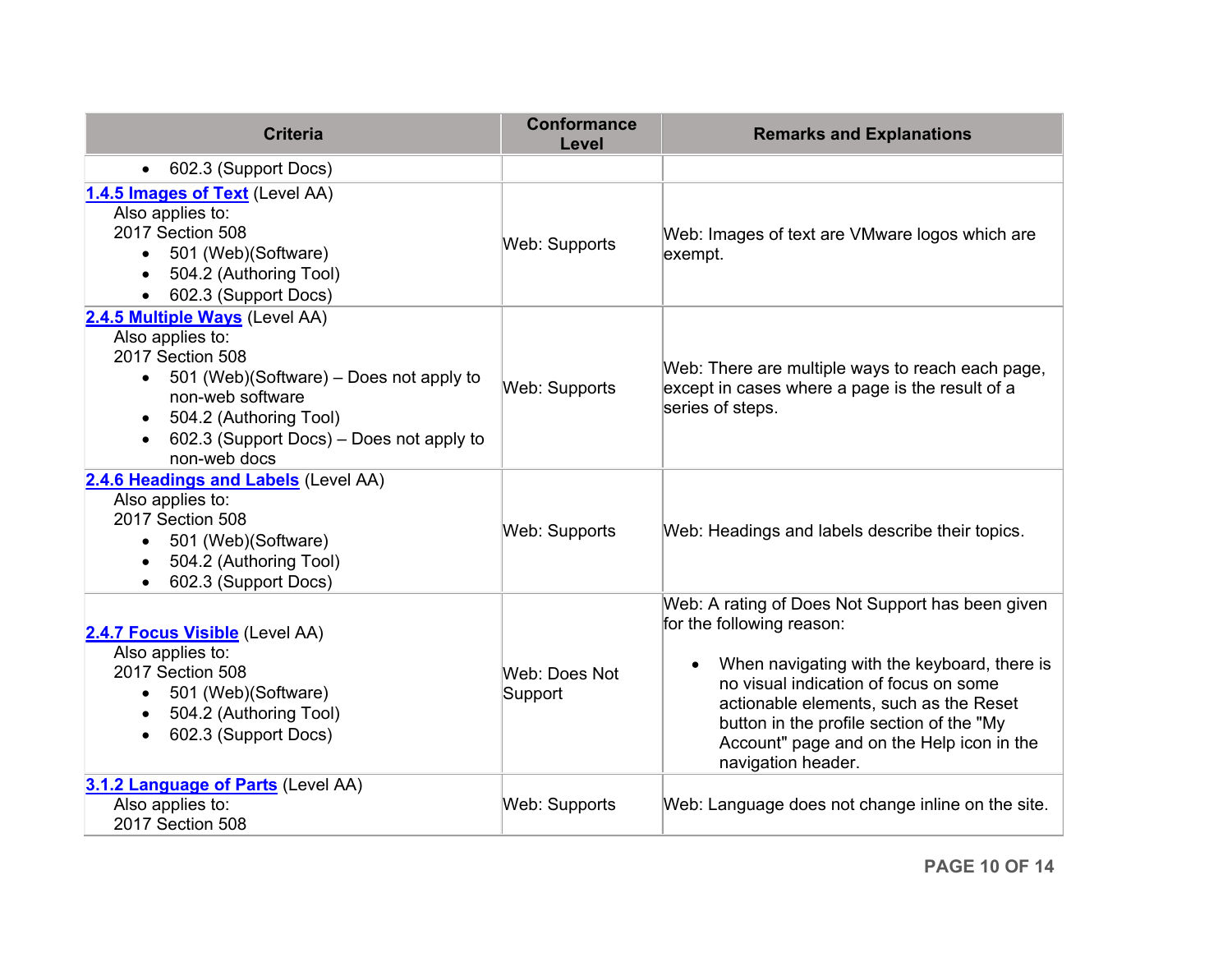| <b>Criteria</b>                                                | <b>Conformance</b><br>Level | <b>Remarks and Explanations</b>                         |
|----------------------------------------------------------------|-----------------------------|---------------------------------------------------------|
| 501 (Web)(Software)<br>$\bullet$                               |                             |                                                         |
| 504.2 (Authoring Tool)                                         |                             |                                                         |
| 602.3 (Support Docs)                                           |                             |                                                         |
| 3.2.3 Consistent Navigation (Level AA)                         |                             |                                                         |
| Also applies to:                                               |                             |                                                         |
| 2017 Section 508                                               |                             |                                                         |
| 501 (Web)(Software) – Does not apply to                        | Web: Supports               | Web: Navigation mechanisms remain consistent            |
| non-web software                                               |                             | across the site.                                        |
| 504.2 (Authoring Tool)<br>$\bullet$                            |                             |                                                         |
| 602.3 (Support Docs) – Does not apply to<br>non-web docs       |                             |                                                         |
|                                                                |                             |                                                         |
| 3.2.4 Consistent Identification (Level AA)<br>Also applies to: |                             |                                                         |
| 2017 Section 508                                               |                             |                                                         |
| 501 (Web)(Software) - Does not apply to<br>$\bullet$           | Web: Supports with          | Web: Navigation mechanisms and controls are             |
| non-web software                                               | Exceptions                  | consistently identified across the site, except for the |
| 504.2 (Authoring Tool)                                         |                             | alternative text for the image home link.               |
| 602.3 (Support Docs) – Does not apply to                       |                             |                                                         |
| non-web docs                                                   |                             |                                                         |
| 3.3.3 Error Suggestion (Level AA)                              |                             |                                                         |
| Also applies to:                                               |                             |                                                         |
| 2017 Section 508                                               |                             | Web: When errors are identified, suggestions are        |
| • 501 (Web)(Software)                                          | <b>Web: Supports</b>        | provided to correct errors.                             |
| 504.2 (Authoring Tool)                                         |                             |                                                         |
| 602.3 (Support Docs)                                           |                             |                                                         |
| 3.3.4 Error Prevention (Legal, Financial, Data)                |                             |                                                         |
| (Level AA)                                                     |                             | Web: If a mistake has been made when submitting a       |
| Also applies to:                                               |                             | form, such as the Add Credit Card form, the             |
| 2017 Section 508                                               | <b>Web: Supports</b>        | responses can be changed by resubmitting a form.        |
| 501 (Web)(Software)                                            |                             |                                                         |
| 504.2 (Authoring Tool)                                         |                             |                                                         |
| 602.3 (Support Docs)                                           |                             |                                                         |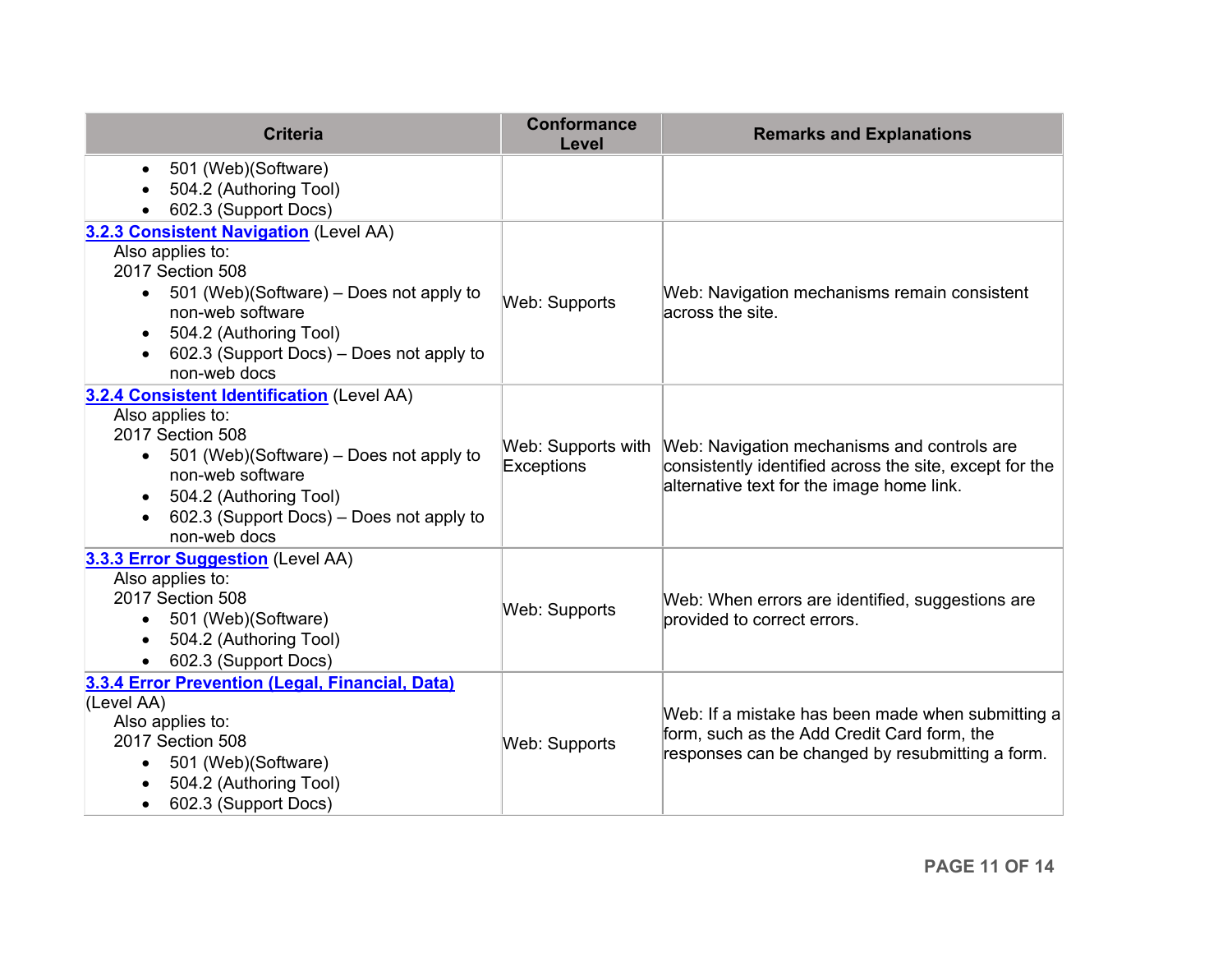# *2017 Section 508 Report*

Notes:

## *Chapter 3: Functional Performance Criteria (FPC)*

Notes:

| <b>Criteria</b>                   | <b>Conformance</b><br>Level | <b>Remarks and Explanations</b>                                                                                                                                                                                                                                                                                                                                          |
|-----------------------------------|-----------------------------|--------------------------------------------------------------------------------------------------------------------------------------------------------------------------------------------------------------------------------------------------------------------------------------------------------------------------------------------------------------------------|
| 302.1 Without Vision              | Does Not Support            | A rating of Does Not Support has been given for the<br>following reasons:<br>As described in 1.1.1 Non-text Content:<br>Purely decorative SVG images are<br>$\circ$<br>present on most pages without being<br>hidden from assistive technology.<br>The image button for the Home page<br>$\circ$<br>link does not have alternative text                                  |
| 302.2 With Limited Vision         | Does Not Support            | describing the purpose of the button.<br>A rating of Does Not Support has been given for the<br>following reason:<br>Most pages have text that does not meet<br>WCAG AA color contrast standards, such as<br>for Cancel buttons that occur across the site.<br>Additionally, there is a loss of visual indication<br>of focus that occurs in the header of each<br>page. |
| 302.3 Without Perception of Color | Does Not Support            | A rating of Does Not Support has been given for the<br>following reason:<br>Color is used as the sole visual means of<br>communicating information in several places<br>including the page tabs for the "My Account"                                                                                                                                                     |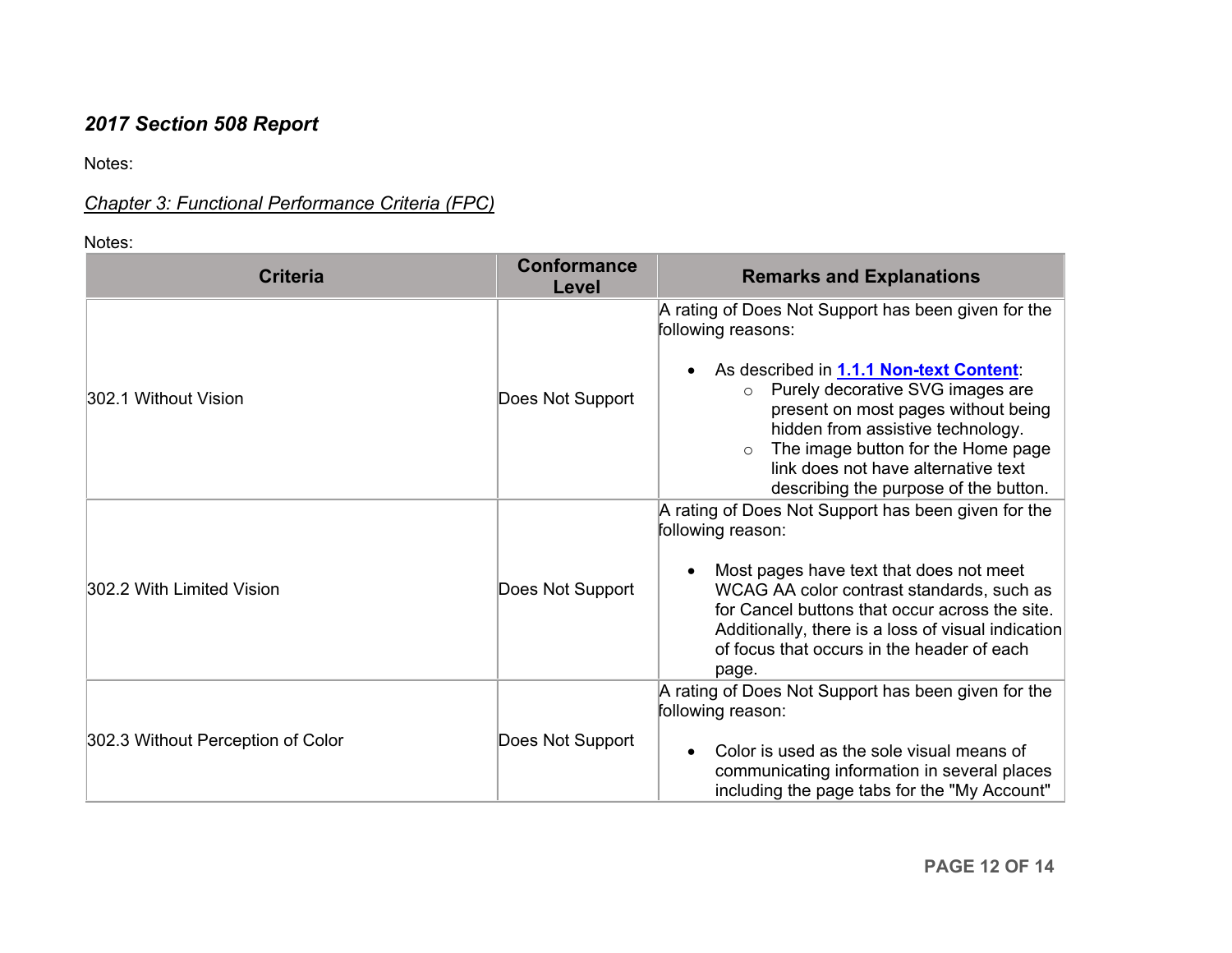| <b>Criteria</b>                                                   | <b>Conformance</b><br>Level | <b>Remarks and Explanations</b>                                                                                                                                                                                                                                                                                                                                                                          |
|-------------------------------------------------------------------|-----------------------------|----------------------------------------------------------------------------------------------------------------------------------------------------------------------------------------------------------------------------------------------------------------------------------------------------------------------------------------------------------------------------------------------------------|
|                                                                   |                             | section of the user profile page and "More<br>Services" section on the landing page.                                                                                                                                                                                                                                                                                                                     |
| 302.4 Without Hearing                                             | Supports                    | No audio occurs on the site.                                                                                                                                                                                                                                                                                                                                                                             |
| 302.5 With Limited Hearing                                        | Supports                    | No audio occurs on the site.                                                                                                                                                                                                                                                                                                                                                                             |
| 302.6 Without Speech                                              | Supports                    | No speech is required by the site.                                                                                                                                                                                                                                                                                                                                                                       |
| 302.7 With Limited Manipulation                                   | Does Not Support            | A rating of Does Not Support has been given for the<br>following reason:<br>Users with limited manipulation may have<br>different requirements for using a site.<br>However, as described in <b>2.1.1 Keyboard</b> ,<br>many active elements are not in the tab order,<br>or do not activate via keyboard. Additionally,<br>focus isn't managed properly when opening<br>and closing components.         |
| 302.8 With Limited Reach and Strength                             | Does Not Support            | Users with limited reach and strength may have<br>different requirements for using a site. However, a<br>rating of Does Not Support has been given for the<br>following reason:<br>• As described in <b>2.1.1 Keyboard</b> , many active<br>elements are not in the tab order, or do not<br>activate via keyboard. Additionally, focus isn't<br>managed properly when opening and closing<br>components. |
| 302.9 With Limited Language, Cognitive, and<br>Learning Abilities | Supports with<br>Exceptions | Users with limited cognitive ability have varying<br>heeds and may not experience the same issues.<br>However, a rating of Supports with Exceptions has<br>been given for the following reason:<br>As described in 3.3.2 Labels or Instructions,<br>instructions for the meaning of asterisks are<br>not explained to the user.                                                                          |